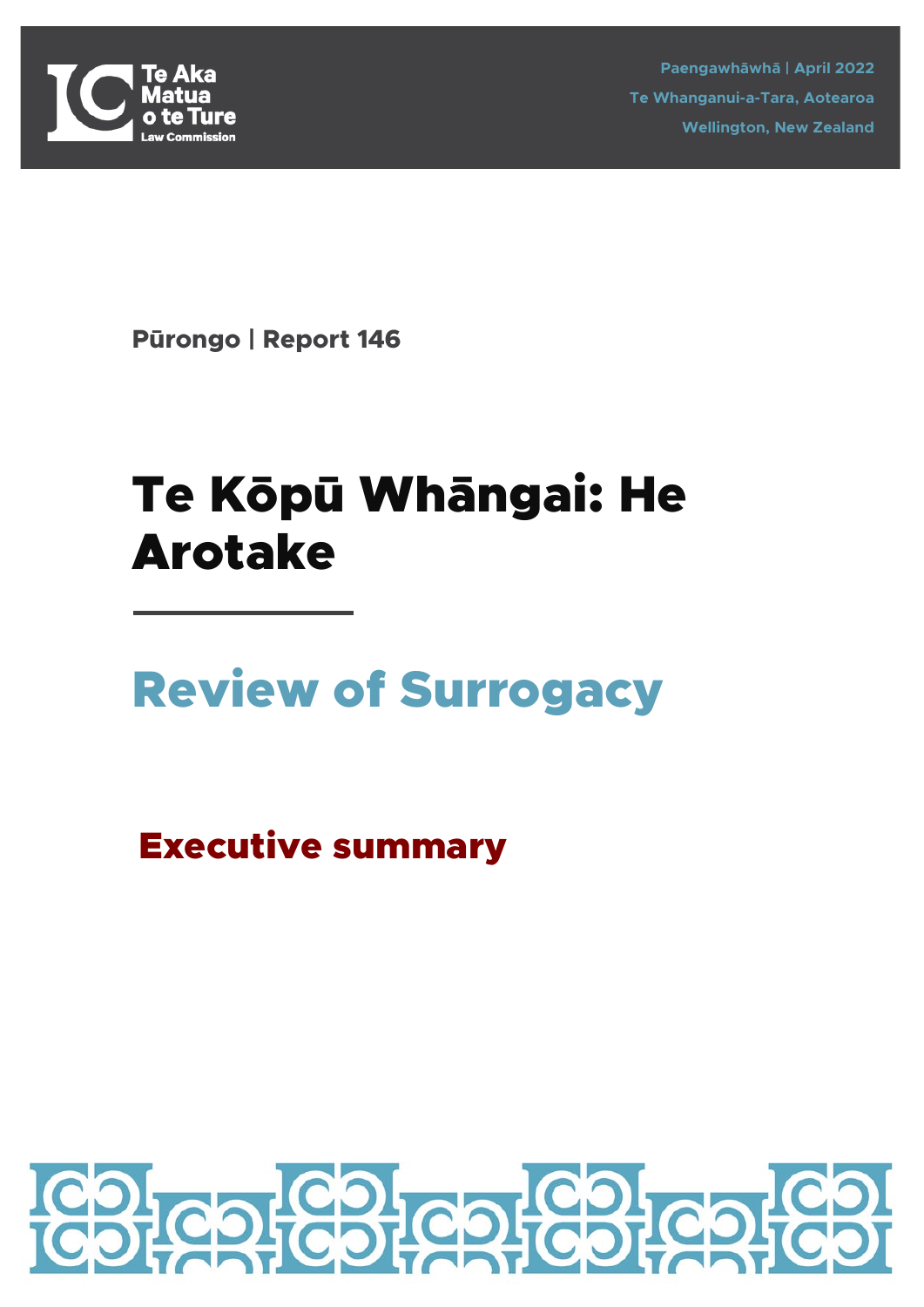# Executive summary

## **INTRODUCTION (CHAPTER 1)**

- 1. Surrogacy is a unique method of building a family that provides intended parents with an opportunity to have a child when they are otherwise unable to do so. It can, however, involve complex legal, ethical, cultural and medical issues because it relies on the participation of a surrogate, who agrees to become pregnant, carry and give birth to a child for the intended parents.
- 2. This review has examined surrogacy law, regulation and practice in Aotearoa New Zealand. We have looked at the regulatory framework established under the Human Assisted Reproductive Technology Act 2004 (HART Act), the rules that determine a surrogate-born child's legal parents under the Status of Children Act 1969 and the adoption process that must be followed under the Adoption Act 1955 to transfer legal parenthood from the surrogate to the intended parents.
- 3. We have identified a pressing need for reform. The law fails to meet the needs and reasonable expectations of New Zealanders in many respects. This Report makes 63 recommendations for reform that seek to amend existing legislation, including the HART Act and the Status of Children Act, and drive changes to regulatory practice to better provide for surrogacy in Aotearoa New Zealand. These recommendations, taken as a whole, affirm the prohibition on commercial surrogacy in Aotearoa New Zealand and make improvements to safeguard the rights and interests of surrogate-born children, surrogates and intended parents.

# **SURROGACY IN PRACTICE (CHAPTER 2)**

- 4. More New Zealanders are using surrogacy to build their family, although exact numbers are difficult to establish. A very broad estimate is that up to 50 children may be born as a result of surrogacy arrangements each year. This includes children born as a result of gestational and traditional surrogacy arrangements and domestic and international surrogacy arrangements where the intended parents live in Aotearoa New Zealand and the surrogate lives in another country.
- 5. The increasing use of surrogacy in Aotearoa New Zealand is likely due to several factors, including changing social attitudes to diverse families and increasing acceptance of surrogacy as a legitimate form of family building, especially for male couples, trans people and single men who are unable to carry a child themselves. Other factors likely include declining rates of adoption, growing rates of infertility, advances in assisted reproductive technology and increasing focus on fertility preservation. These factors will continue to drive the use of surrogacy in future. The use of international surrogacy is also increasing. This appears to be driven factors including difficulties finding a surrogate in Aotearoa New Zealand, increased availability of donated gametes overseas, the availability of commercial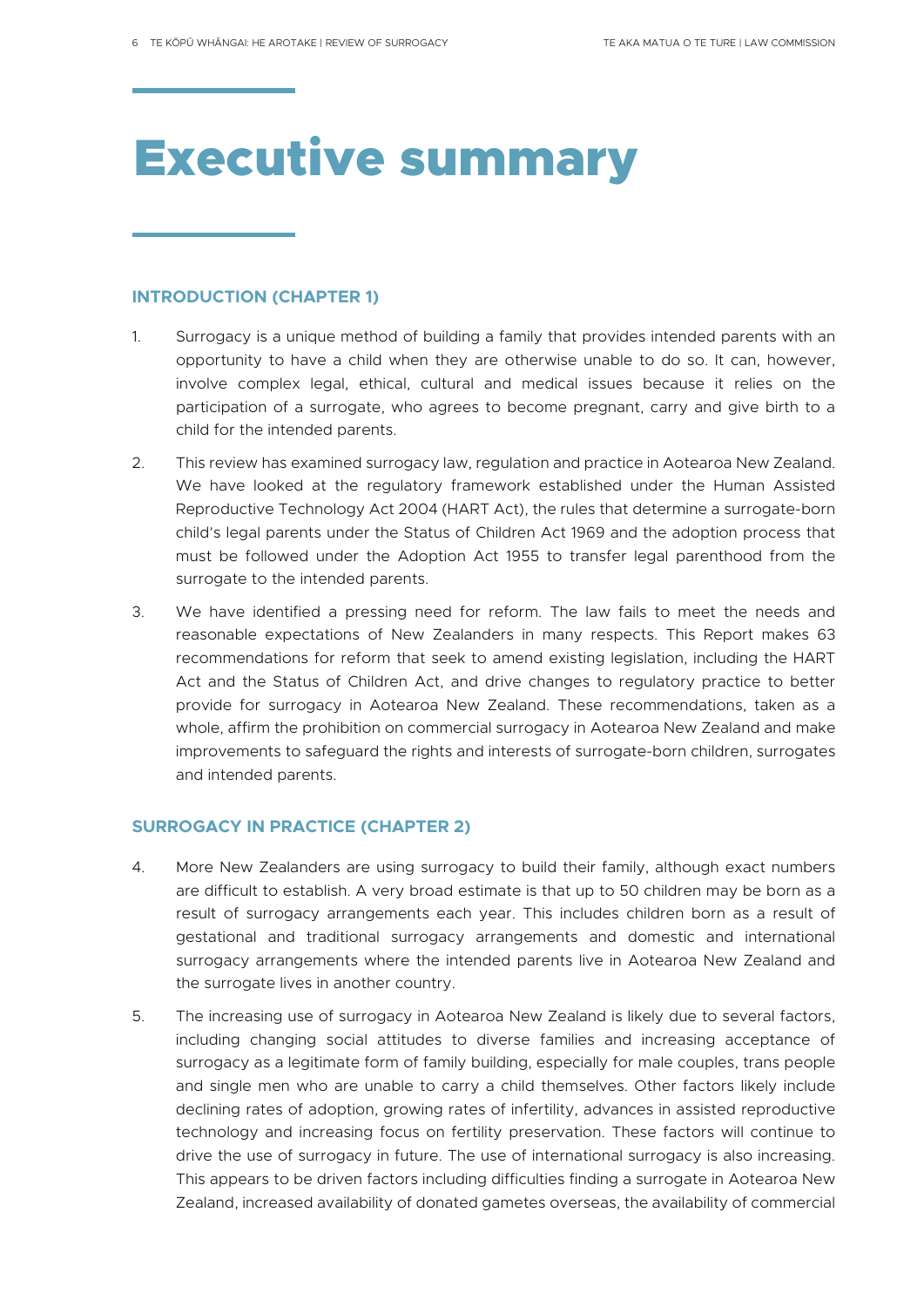surrogacy, higher success rates and greater reproductive choices overseas and increasing cultural diversity in Aotearoa New Zealand, which means many New Zealanders have links to two or more countries.

- 6. A growing body of empirical research demonstrates largely positive outcomes for surrogates, surrogate-born children and their families. Most of this research is based in the United Kingdom, although several small studies have examined the experiences of surrogates and intended parents in Aotearoa New Zealand. There is, however, limited research about Māori participation in surrogacy, which is low, and Māori perspectives of surrogacy. There is also limited information about the long-term impacts of surrogacy on surrogate-born people. These and other limitations suggest a cautious approach to regulation is required to protect and promote the rights and interests of surrogate-born children, surrogates and intended parents.
- 7. In te ao Māori, the modern practice of surrogacy requires tikanga Māori to respond to new circumstances. We suggest that the core tikanga principles of whakapapa and whanaungatanga are of central importance to considering surrogacy from an ao Māori perspective. The tikanga principles of tapu, mana, manaakitanga, kaitaikitanga and aroha are also likely to be relevant. Further consideration is needed to explore how tikanga responds to surrogacy. We recommend the Government commission Māori-led research to provide a better understanding of tikanga Māori and surrogacy and Māori perspectives on surrogacy.

# **DEVELOPING GOOD SURROGACY LAW (CHAPTER 3)**

- 8. Surrogacy engages important rights and interests that must be considered and, at times, carefully balanced in order to develop good surrogacy law. We have examined rights and interests that arise from tikanga Māori, te Tiriti o Waitangi | Treaty of Waitangi and human rights law and have developed a set of guiding principles for surrogacy law reform.
- 9. Our guiding principles are:
	- Principle 1: Surrogacy law should reflect the Crown's obligations under te Tiriti o Waitangi to exercise kāwanatanga in a responsible manner, including facilitating the exercise of tino rangatiratanga by Māori in the context of surrogacy. This principle requires ensuring that Māori can act in accordance with tikanga in the surrogacy context, should they wish to do so. It also means weaving new law that reflects tikanga Māori and other values shared by New Zealanders, such as the importance of children's best interests and the significance of whakapapa for tamariki Māori. Inequities in access to surrogacy must also be addressed, and promoting tino rangatiratanga requires better representation of Māori in decision-making.
	- Principle 2: The best interests of the surrogate-born child should be paramount. Children have rights under the United Nations Convention on the Rights of the Child (UNCROC) that must be protected in the surrogacy context. Under UNCROC, the best interests of the child must be a primary consideration in all actions concerning children. Given surrogacy is concerned with the creation of a child, we consider that their best interests should be paramount. This is consistent with international best practice and requires protecting and promoting children's rights to identity, nationality, family life, health, freedom from discrimination and protection from abuse, exploitation and sale.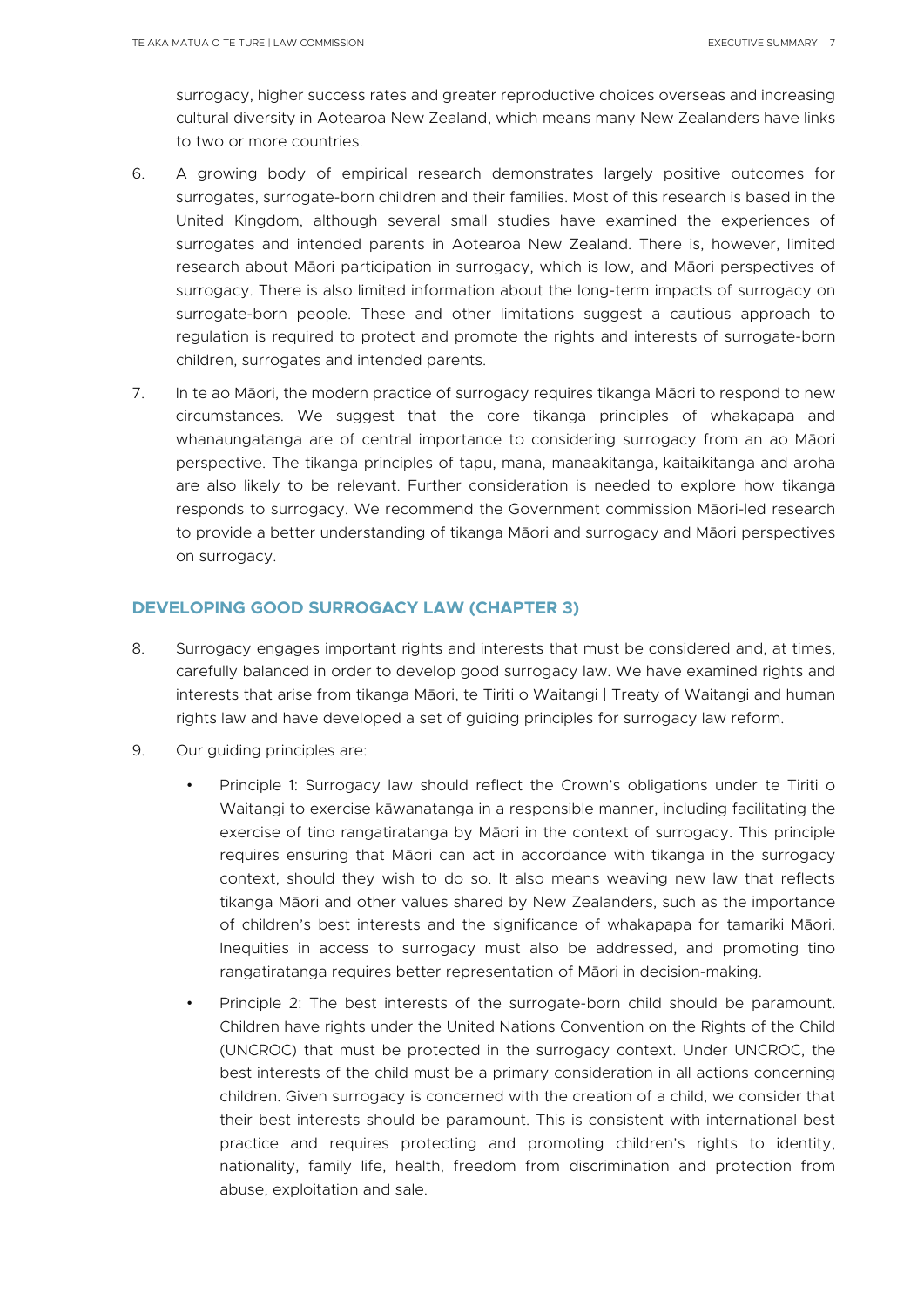- Principle 3: Surrogacy law should support surrogates and intended parents to enter surrogacy arrangements that protect and promote their health, safety, dignity and human rights. People who enter surrogacy arrangements have human rights and interests that need to be protected and promoted, including rights related to personal autonomy, equality and non-discrimination, rights to respect cultural identity, and health and disability rights.
- Principle 4: Parties to a surrogacy arrangement should have early clarity and certainty about their rights and obligations. This will reduce uncertainty and the risk of disagreements arising between the parties.
- Principle 5: New Zealand intended parents should be supported to enter surrogacy arrangements in Aotearoa New Zealand rather than offshore. We have sought to improve the conditions for domestic surrogacy arrangements where appropriate to reduce the need for intended parents to rely on international surrogacy, which can present complex issues and greater risks.
- 10. These guiding principles underpin the recommendations we make in this Report. We think that applying these principles will result in good surrogacy law, namely, law that meets the needs and reasonable expectations of New Zealanders and protects and promotes the rights and interests of people involved in surrogacy arrangements.

## **REGULATING SURROGACY ARRANGEMENTS (CHAPTER 4)**

- 11. Surrogacy arrangements are regulated by the HART Act, which establishes a regulatory framework for assisted reproductive procedures and human reproductive research. Certain procedures that fall under the HART Act require prior approval by the Ethics Committee on Assisted Reproductive Technology (ECART) in accordance with guidelines issued by the Advisory Committee on Assisted Reproductive Technology (ACART).
- 12. Currently, gestational surrogacy arrangements require prior approval from ECART, but traditional surrogacy arrangements do not.
- 13. We conclude that the ECART approval process is appropriate for surrogacy arrangements. It is an effective and robust safeguard that protects the rights and interests of the surrogate, the intended parents and the resulting child and reduces the risk of problems arising during the arrangement. It received broad support from submitters on the Issues Paper, is consistent with international best practice and provides confidence in the integrity of a surrogacy arrangement, reducing the need for a prescriptive process to establish legal parenthood.
- 14. For these reasons, we recommend that all clinic-assisted surrogacy arrangements should be required to obtain ECART approval, including traditional surrogacy arrangements that seek clinic assistance (which currently do not require ECART approval). All surrogacy arrangements can be ethically complex and present their own risks. Participants in a traditional surrogacy arrangement should be able to access the benefits of the ECART process on the same basis as parties to gestational surrogacy arrangements, regardless of the surrogate's genetic connection to the surrogate-born child. For this reason, we also recommend that the Government should consider ways to encourage parties to traditional surrogacy arrangements to participate in the ECART approval process.
- 15. We also conclude that the Government should review the resourcing and operation of ECART and its associated processes. There was a widespread view among submitters that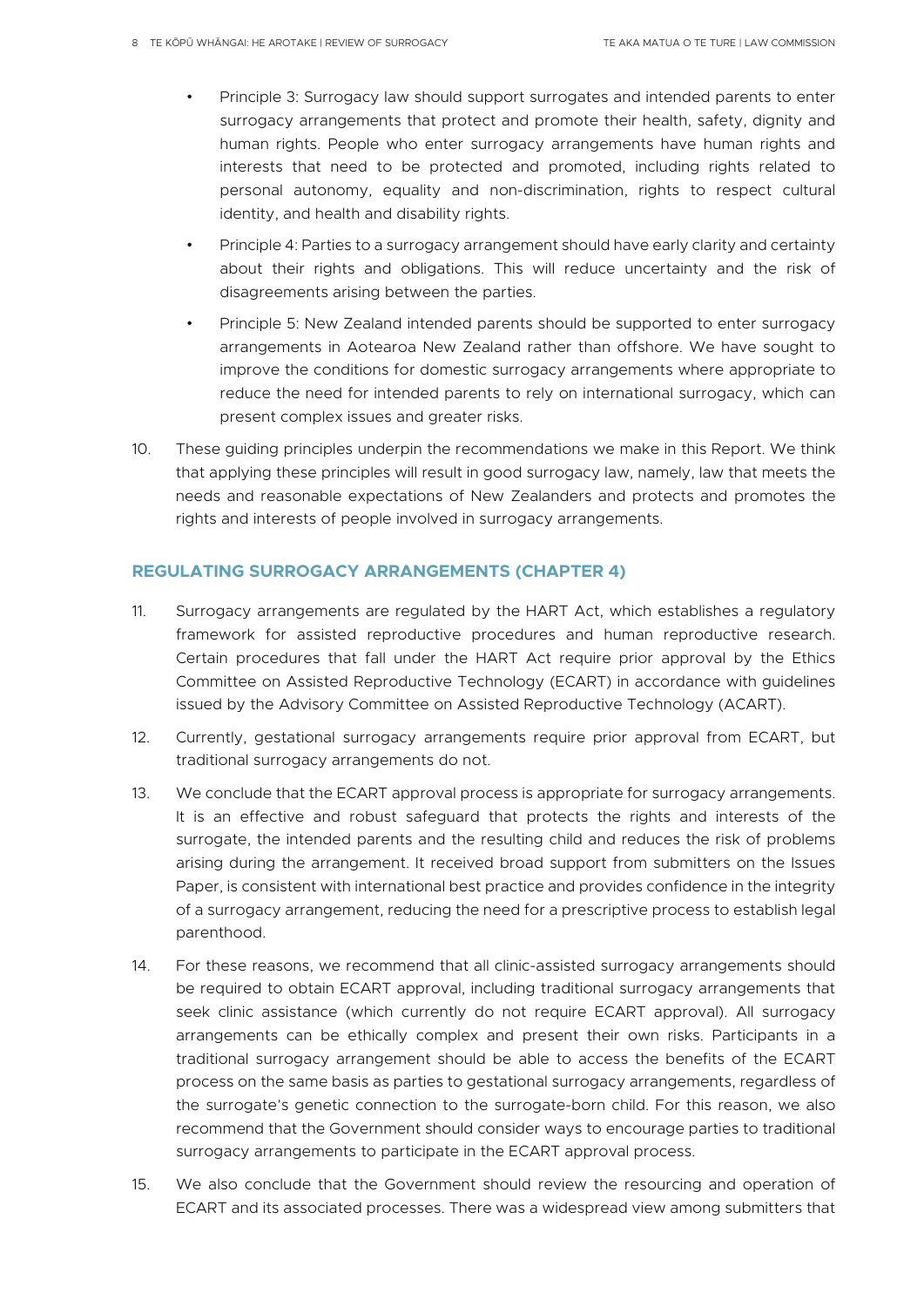the current process is too slow and inadequately resourced. As more people seek to use surrogacy to build their families in future, changes will be needed to ensure applications can be considered in a timely manner, consistent with the principles of the HART Act.

#### **IMPROVING THE APPROVAL PROCESS (CHAPTER 5)**

16. We make several recommendations to improve the operation of the ECART approval process.

#### **Redefining Oranga Tamariki's role in the approval process**

- 17. Currently, an Oranga Tamariki | Ministry for Children social worker must assess whether intended parents are "fit and proper" to care for and raise the child as part of the adoption process. As a consequence of this requirement, ECART requires in-principle approval from Oranga Tamariki to the intended parents adopting any resulting child before approving a surrogacy arrangement. Oranga Tamariki's role includes making documentary checks (police background checks, medical record checks, character references and child protection checks) and conducting home visits and assessment interviews.
- 18. We conclude that a different approach is needed for surrogacy arrangements. The state should not assess intended parents' general suitability to be parents. It is, however, important to retain some form of minimum pre-conception checks, to safeguard the wellbeing of any resulting child and ensure the state meets its international human rights obligations under UNCROC. Oranga Tamariki's role in the approval process should therefore be redefined to focus on advising ECART on whether it has any serious concerns in relation to the risk of harm to any resulting child. Its process should include basic background checks (such as criminal record and child protection checks) and further investigation only if those basic checks identify a concern that should be investigated further. These changes would simplify Oranga Tamariki's role for the vast majority of applications that will not require further investigation and would enable the state to meet its obligations under UNCROC in a minimally invasive manner.

#### **Recording surrogacy arrangements in writing**

19. Currently, there is no requirement to record surrogacy arrangements in writing. This is a common requirement in other jurisdictions. We think that there are clear benefits to requiring the parties to record their intentions prior to conception in a single document that they can refer to throughout the arrangement. We therefore recommend that parties to surrogacy arrangement prepare and sign a "surrogacy plan". While not an enforceable contract (except in relation to payment of costs, discussed below), it would provide a greater degree of certainty for the parties and assist them to resolve any problems that occur later in the arrangement. A surrogacy plan would also provide clear evidence of the parties' original intentions in the event of any dispute that must be resolved by the court.

#### **Improving counselling requirements**

20. The parties' participation in individual and joint counselling is an integral part of the ECART approval process. We found a high level of satisfaction with the current counselling requirements. However, we recommend improving counselling requirements in one respect to expressly require counselling to address the identity rights of surrogate-born people, including the parties' plans for sharing identity information with the child, and the child's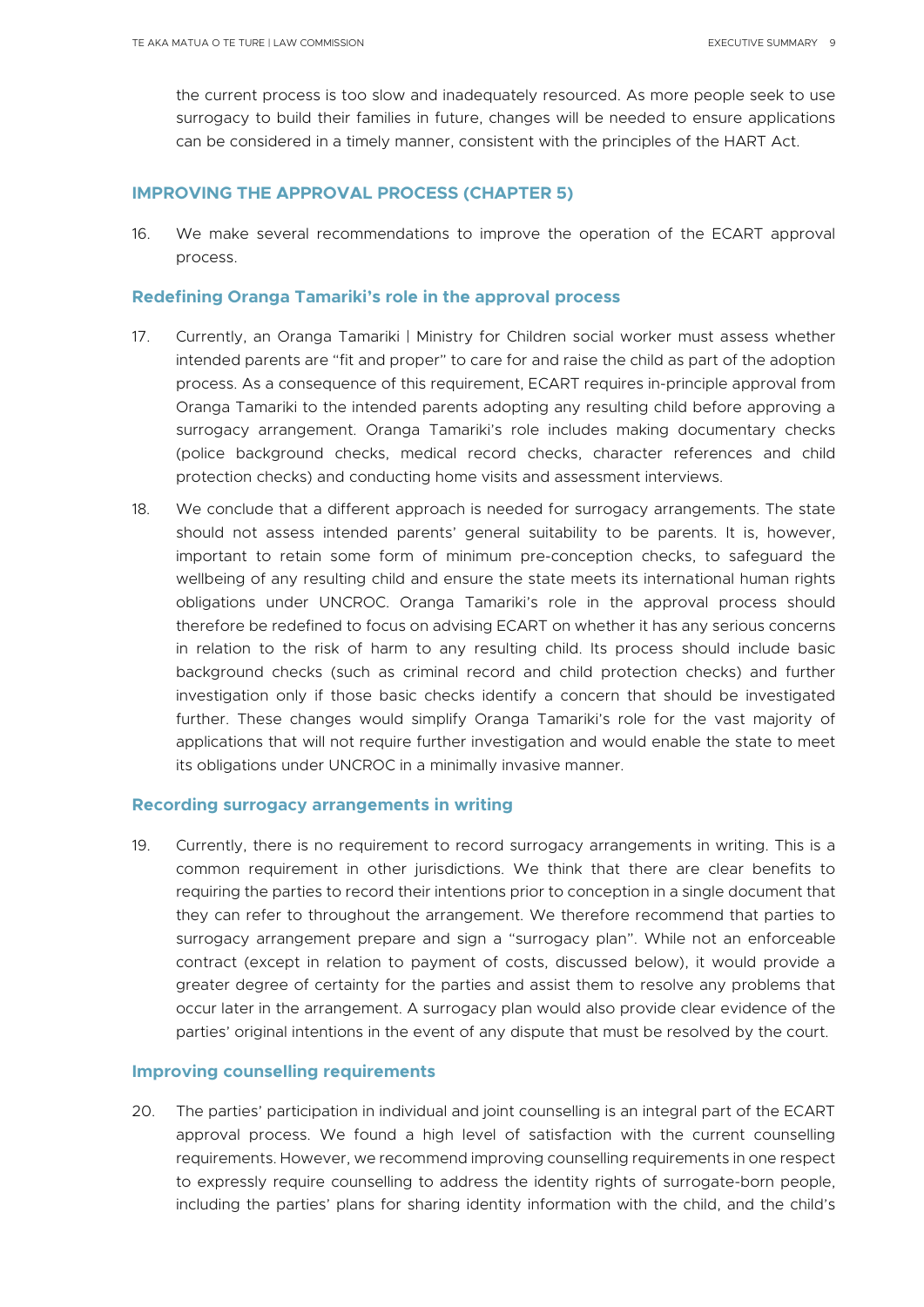rights to access information about their genetic and gestational origins and whakapapa that is preserved on the surrogacy birth register (see below). Ensuring the parties are supported and encouraged to think about how they will share identity information with the child will help promote the rights and future wellbeing of surrogate-born people.

## **Supporting Māori to act in accordance with tikanga**

21. A principle of the HART Act is that the needs, values and beliefs of Māori should be considered and treated with respect. While there is a requirement for counselling to be "culturally appropriate", we have identified a gap between these requirements and what it means in practice to ensure that counselling meets the needs of Māori. We therefore recommend that ACART provide further guidance on providing counselling that is culturally appropriate from an ao Māori perspective.

# **Duration of ECART approvals**

22. ECART's practice is to impose a three-year time limit on surrogacy approvals with the possibility to extend this if there have been no significant changes to the arrangement. However, in some situations, it may take a long time for a surrogate to become pregnant. The current time limit can create further cost, administrative burden and delay in some circumstances. We recommend that ACART consider issuing guidance or advice in relation to duration of approvals of surrogacy arrangements, when an application for an extension of approval will be considered and the process for making and granting extensions.

## **Reviewing ECART decisions**

23. A decision made by ECART to decline a surrogacy application can have a significant impact on the lives of the applicants. Despite this, the HART Act does not provide for a right of independent review of ECART decisions, although ECART may reconsider an application previously declined if new information becomes available. When legislation authorises decisions that significantly affect individual interests, there generally ought to be an opportunity for challenge by way of independent appeal or review. This serves to correct error, to supervise and improve decision-making at first instance and to help maintain public confidence in the regulatory system. We therefore recommend establishing a right to independent review of any decision made in relation to a surrogacy arrangement by ECART and the creation of an expert panel to review ECART decisions as and when required.

## **Composition of ECART and ACART**

24. The HART Act was enacted 18 years ago, and the existing membership requirements for both ACART and ECART are out of date. We recommend the Government review the membership requirements for ACART and ECART in order to strengthen their knowledge and expertise. We recommend giving particular consideration to improving Māori representation and representation of the interests of children and increasing expertise in assisted reproductive procedures.

## **Monitoring and reporting on outcomes**

25. ACART and ECART have statutory roles in monitoring the outcomes of surrogacy arrangements and other assisted reproductive procedures. Given the importance of these roles to the integrity of the regulatory framework, we make several recommendations to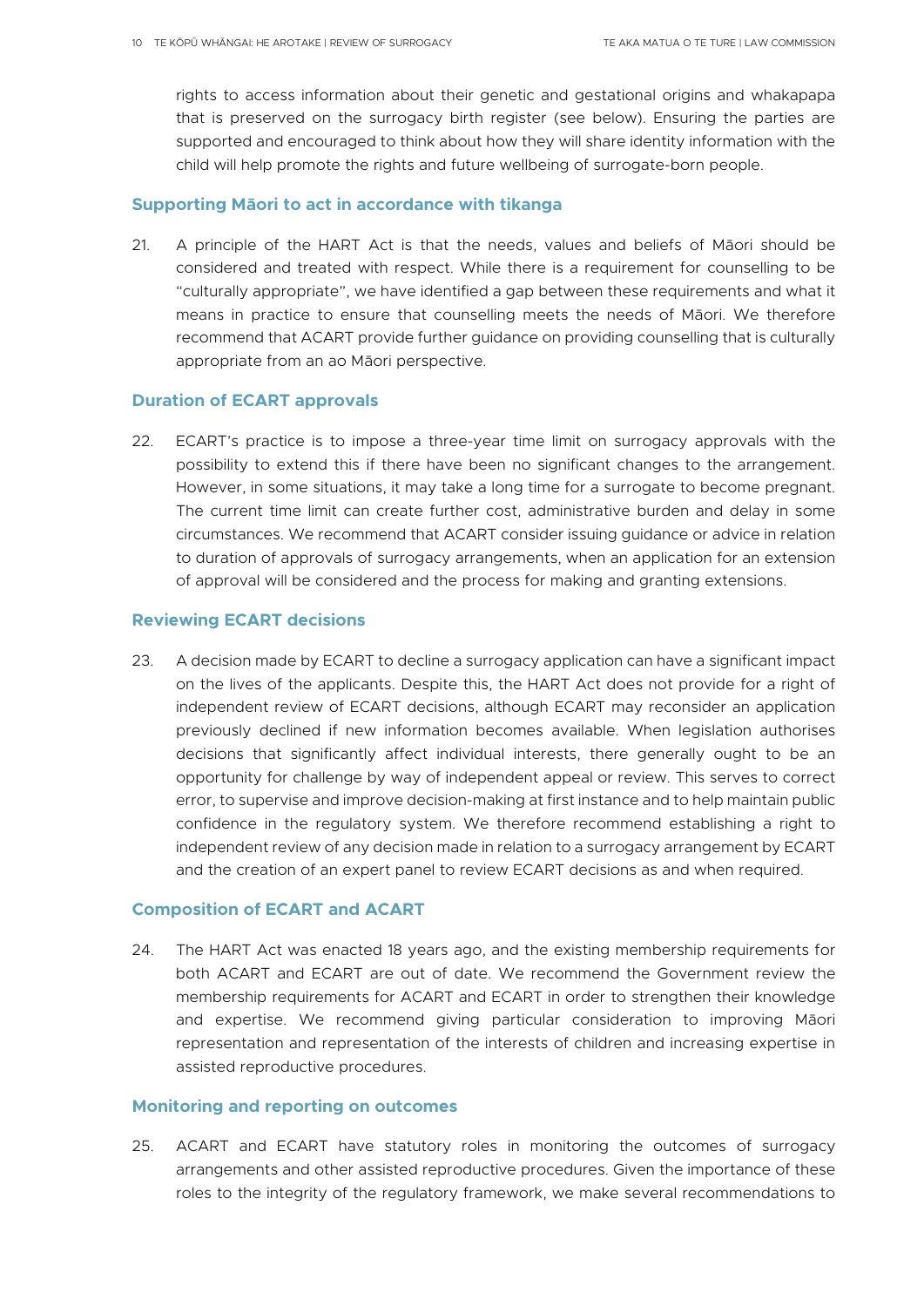support the performance of these roles in practice. We recommend that ECART establish clear procedures for applicants and other affected parties to provide feedback on, and make complaints in relation to, the operation of the ECART approval process. We also recommend that ECART be required under legislation to prepare an annual report on its operations and for both ACART and ECART annual reports to be published as soon as practicable.

## **LEGAL PARENTHOOD (CHAPTER 6)**

- 26. Currently, there are no specific legal parenthood laws that deal with the unique relationships that exist in surrogacy arrangements. Instead, parties must rely on the adoption process to transfer legal parenthood from the surrogate (and any partner) to the intended parents. This fails to reflect the reality of surrogacy arrangements. Adoption and surrogacy are two legitimate but conceptually different forms of family building that require different policy responses and legal frameworks. The adoption process is inappropriate for establishing legal parenthood in surrogacy arrangements and results in problems, as illustrated by the introduction and enactment of the Paige Harris Birth Registration Act 2022.
- 27. A new framework is required for determining legal parenthood in surrogacy arrangements. We recommend amending the Status of Children Act to introduce two pathways for intended parents to establish legal parenthood, an administrative pathway and a court pathway. Under both pathways, the child would become the legal child of the intended parents and cease to be the legal child of the surrogate. Providing for two pathways to determine legal parenthood in surrogacy arrangements would accommodate the diversity of surrogacy arrangements that are possible.
- 28. We recommend introducing an administrative pathway for determining legal parenthood under which the intended parents are recognised as the surrogate-born child's legal parents by operation of law without the need for a court order. The administrative pathway would apply in situations where the surrogacy arrangement was approved by ECART and, after the child is born, the intended parents have taken the child into their care and the surrogate has consented to relinquish any claim to legal parenthood. The intended parents should, from the time of the child's birth until the surrogate gives consent, be deemed to be additional legal guardians of the child which would give them legal rights and responsibilities to care for the child and made decisions about their care from birth. We expect this administrative pathway will be the primary means of establishing the intended parents' legal parenthood in domestic surrogacy arrangements.
- 29. We also recommend introducing a court pathway to enable te Kōti Whānau | Family Court to make a parentage order determining the intended parents are the child's legal parents after the child is born in situations when the administrative pathway does not apply. The court pathway would be available in respect of a traditional surrogacy arrangement that was not required to obtain ECART approval. It would also provide a pathway for resolving a dispute over legal parenthood, although we note that such disputes are rare in practice. The Family Court must be satisfied that making the parentage order is in the best interests of the child, having regard to a list of relevant considerations. When an application for a parentage order is made, the Family Court will be required to appoint a parentage order reporter, who will be a specialist Oranga Tamariki social worker, to independently advise the Court on matters relevant to the child's best interests. In situations where the parties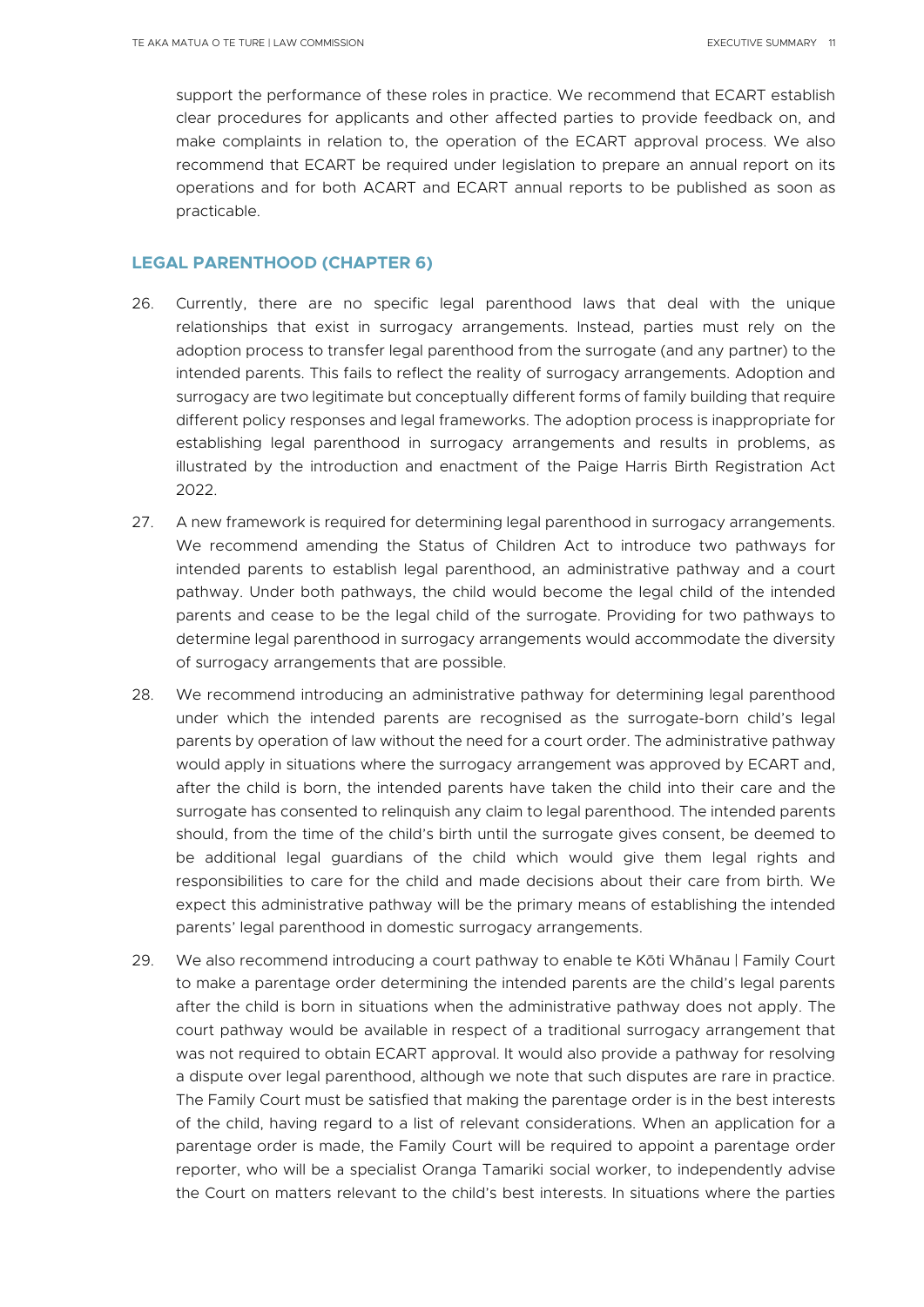did not go through the ECART process or there is a dispute over legal parenthood, we think it is important that the Court hears an independent voice on the matters relevant to the parentage order application.

30. We make specific recommendations to accommodate the different situations that might arise in the surrogacy context that are not currently accommodated within the adoption process. In addition to providing the Family Court with jurisdiction to resolve disputes over legal parenthood, we clarify that the surrogate's partner should not be presumed to be the parent of any surrogate-born child and that, if a surrogate dies or is unable to give consent under the administrative pathway, the Family Court should be able to make a parentage order. Both pathways should continue to be available if the surrogate-born child was stillborn or died shortly after birth or if an intended parent or both intended parents die. We also accommodate historical surrogacy arrangements that have not been formalised by adoption. We think that a parentage order should be available in respect of any child born as a result of a surrogacy arrangement, regardless of when that child was born.

# **PRESERVING ACCESS TO IDENTITY INFORMATION (CHAPTER 7)**

- 31. Information about genetic and gestational origins and whakapapa is fundamental to a surrogate-born person's identity and wellbeing. While many intended parents are, or intend to be, open with their child about their origins, we think that the state also has a duty to preserve access to identity information for surrogate-born people.
- 32. There is no single, centralised system to collect, record and provide access to information about a surrogate-born person's genetic and gestational origins and whakapapa. Rather, different information is collected and accessed under the Births, Deaths, Marriages, and Relationships Registration Act 1995, the HART Act and the Adult Adoption Information Act 1985.
- 33. We recommend establishing a national register of surrogate-born people (the surrogacy birth register) to preserve access to certain information for surrogate-born people about their genetic and gestational origins and whakapapa. The surrogacy birth register would be administered by Te Tari Taiwhenua | Department of Internal Affairs and would require the Registrar-General to record information about a surrogacy arrangement at the time a child's birth is registered or when notified of a parentage order issued by the Family Court. Information about the surrogate, including name, date and place of birth, ethnicity, any relevant cultural affiliation and hapū and iwi affiliations (if known), should be captured. In traditional surrogacy arrangements, additional genetic information should be recorded about the surrogate, consistent with the current requirements for gamete donors under the HART Act.
- 34. A surrogate-born person should be able to access information about their origins subject only to the limitations under the Privacy Act 2020. We do not recommend a blanket age restriction as currently exists in respect of access to adoption information and information about gamete donors. We also acknowledge that people receiving their information may require support such as counselling. We therefore recommend that the Government consider ways to support people accessing information on the surrogacy birth register.
- 35. We do not recommend changes to the information that is recorded on a surrogate-born child's birth certificate. Instead, we conclude that the Government should conduct a thorough, first-principles review of the birth registration system to consider whether it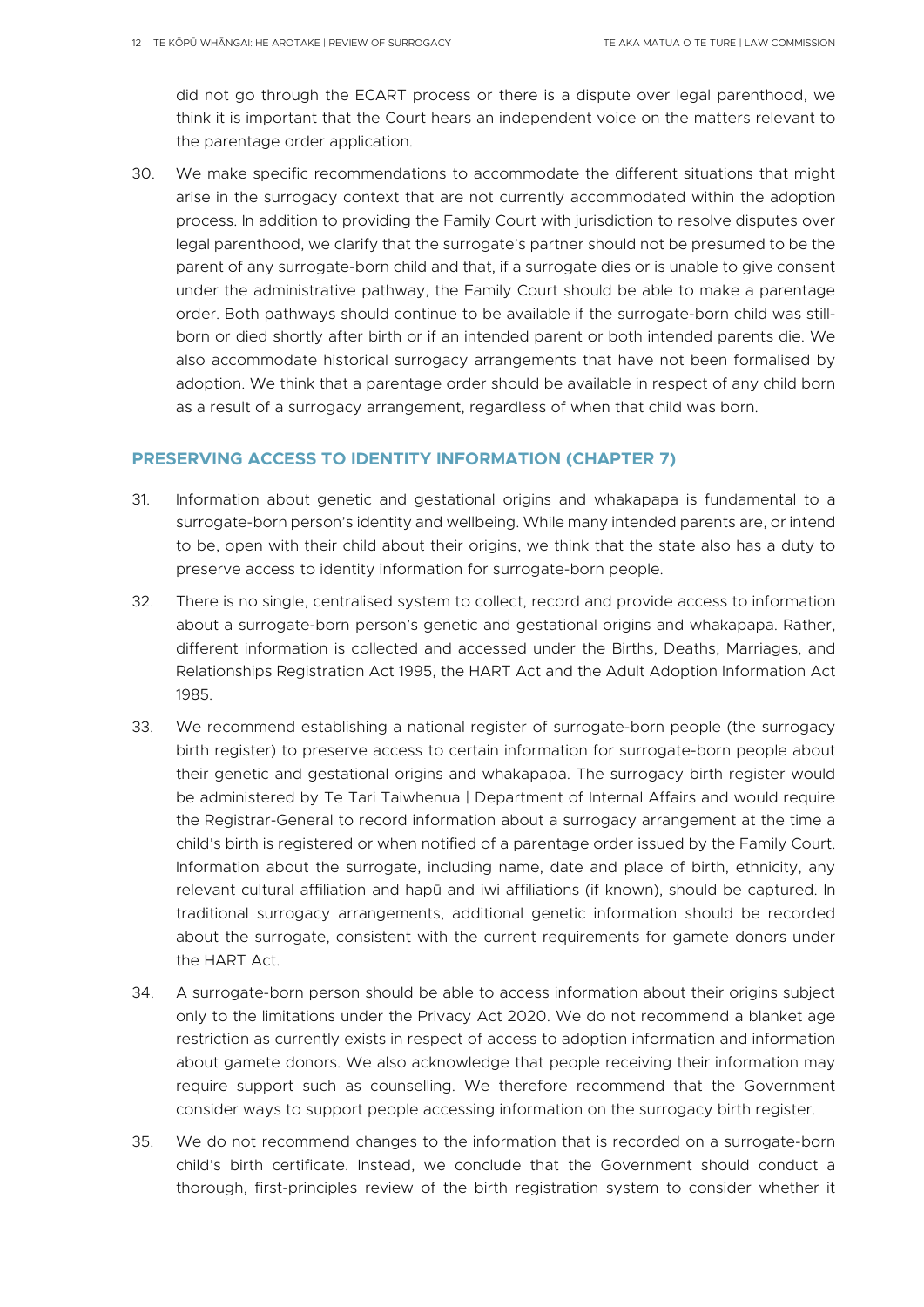meets the needs and reasonable expectations of people in contemporary Aotearoa New Zealand. Consultation revealed strong support for changes to the birth registration system and what information is recorded on a birth certificate, but we are conscious that similar issues arise for people born through donor conception, adopted people, people raised under whāngai and other cultural arrangements and people in diverse family arrangements, such as three or more parent models. Our view is that any changes to birth certificates and the birth registration system need to consider the range of different circumstances of conception, birth and legal parenthood.

#### **FINANCIAL SUPPORT FOR SURROGATES (CHAPTER 8)**

- 36. The HART Act prohibits the exchange of "valuable consideration" in surrogacy arrangements. While this is directed towards prohibition of commercial surrogacy, it creates uncertainty about what financial support, if any, intended parents can provide to surrogates. This uncertainty is undesirable because it may leave surrogates financially worse off as a result of participating in a surrogacy arrangement, place unnecessary stress on the relationship between intended parents and surrogates and create barriers for women considering becoming a surrogate in Aotearoa New Zealand.
- 37. We recommend that the law be clarified to allow payments to the surrogate for reasonable surrogacy costs actually incurred in relation to a surrogacy arrangement. The HART Act should be amended to provide guidance on what constitutes reasonable surrogacy costs. This should include reasonable medical, travel and accommodation costs, costs relating to care of the surrogate's dependants, insurance costs, compensation for a surrogate's loss of earnings and reasonable out-of-pocket expenses. Payment of any of these costs would be by agreement between the parties. Any agreement to pay surrogacy costs made prior to conception should be enforceable. This will encourage the parties to plan in advance for the payment of surrogacy costs and reduces the risk of undue pressure being exerted by any party throughout the arrangement to alter the agreement.
- 38. We do not recommend permitting the payment of a fee to surrogates for their participation in a surrogacy arrangement in addition to paying a surrogate's reasonable surrogacy costs actually incurred. We have concluded that, while potential benefits exist in allowing the payment of fees, these do not outweigh the strong arguments against such an approach. Payment of fees to surrogates would constitute a radical change in public policy and would represent a significant step towards the commercialisation of surrogacy. We are not satisfied that this reflects the reasonable expectations of New Zealanders, and it would be inconsistent with the approach to other donative practices in Aotearoa New Zealand, such as embryo and gamete donation, organ donation and blood donation. Furthermore, permitting the payment of fees may contravene New Zealand's international human rights obligations to take appropriate measures to prevent the sale of children, would run counter to calls from those with lived experience of surrogacy to avoid commercialisation and may increase the risk of exploitation of women who offer to be surrogates. Additional factors that weigh against allowing the payment of fees to surrogates are that it would be inconsistent with the approach in comparable jurisdictions, thereby making cross-border recognition of surrogacy arrangements more difficult, and it would increase the cost of surrogacy, thereby reducing its accessibility for some intended parents.
- 39. We have also considered what government support should be available to surrogates. We recommend that the Government publish guidance clarifying that surrogates are entitled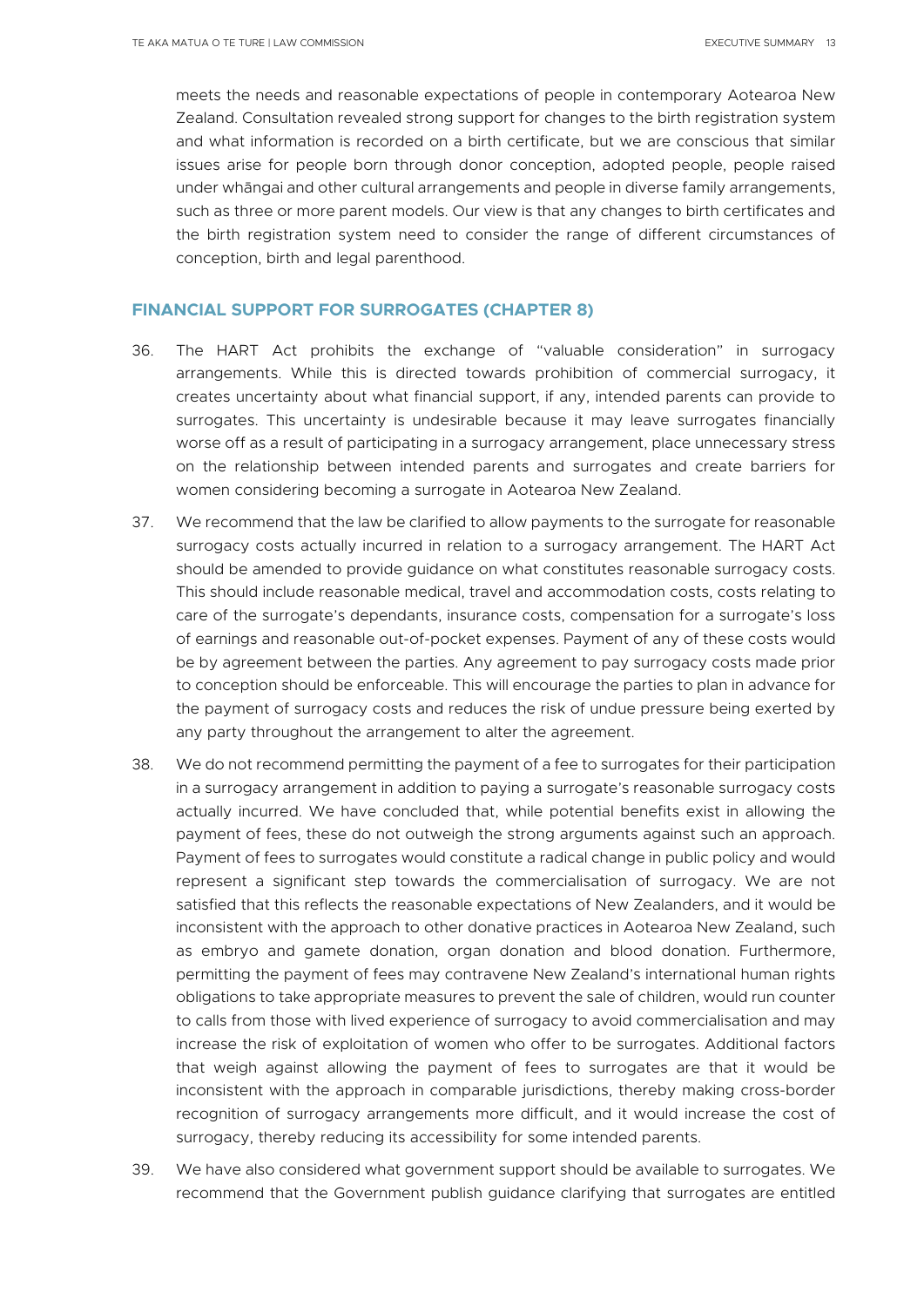to paid parental leave on the same basis as other pregnant people under the Parental Leave and Employment Protection Act 1987. We also conclude that the effect of entering a surrogacy arrangement on benefits a surrogate receives under the Social Security Act 2018 should be clarified to ensure that surrogates who receive a benefit under that Act are not financially disadvantaged by their decision to enter a surrogacy arrangement.

#### **INTERNATIONAL SURROGACY (CHAPTER 9)**

- 40. International surrogacy, where the intended parents and the surrogate do not live in the same country, has become a global phenomenon over the past two decades. Most international surrogacy arrangements are commercial in nature. There is no internationally agreed framework or agreement to regulate international surrogacy arrangements, although the Hague Conference on Private International Law (Hague Conference) is continuing to work towards an international instrument.
- 41. International surrogacy presents complex issues. Countries regulate surrogacy and legal parenthood in different ways, which can cause problems when intended parents seek to return to Aotearoa New Zealand with a surrogate-born child. Some international surrogacy arrangements lack the same protections for the child, the surrogate and the intended parents as domestic surrogacy arrangements.
- 42. Throughout this Report, we make recommendations designed to support intended parents to enter surrogacy arrangements in Aotearoa New Zealand rather than overseas. However, some intended parents will still choose to engage in international surrogacy. We conclude that international surrogacy arrangements must be accommodated within the new framework we recommend for determining legal parenthood in domestic surrogacy arrangements.
- 43. We acknowledge that this issue attracts competing views. Some people think that New Zealanders should be prohibited from engaging in international surrogacy arrangements given the risks such arrangements pose to surrogate-born children, surrogates and intended parents, while others consider that legal parenthood established as a result of an international surrogacy arrangement should be automatically recognised in Aotearoa New Zealand. Our view is that neither of these approaches promote the child's best interests. Prohibiting international surrogacy precludes an examination of whether recognising the intended parents as the child's legal parents is in the child's best interests. On the other hand, in the absence of an internationally agreed framework that sets minimum requirements for the regulation of surrogacy and the recognition of legal parenthood, Aotearoa New Zealand cannot be confident that automatically recognising legal parenthood established in an international surrogacy arrangement is in the child's best interests. The Government must exercise oversight to promote and protect the rights and interests of the surrogate-born child and fulfil its obligations under international human rights law.
- 44. We therefore recommend that the Family Court should have jurisdiction to make a parentage order under the court pathway when a child is born as a result of a surrogacy arrangement, whether or not the child was born in Aotearoa New Zealand. We also recommend that the Family Court adopt a special process for applications that concern a child born outside Aotearoa New Zealand, implementing on a permanent basis the approach introduced by the Family Court in response to the Covid-19 pandemic. The consequence of these recommendations is that intended parents will be able to start the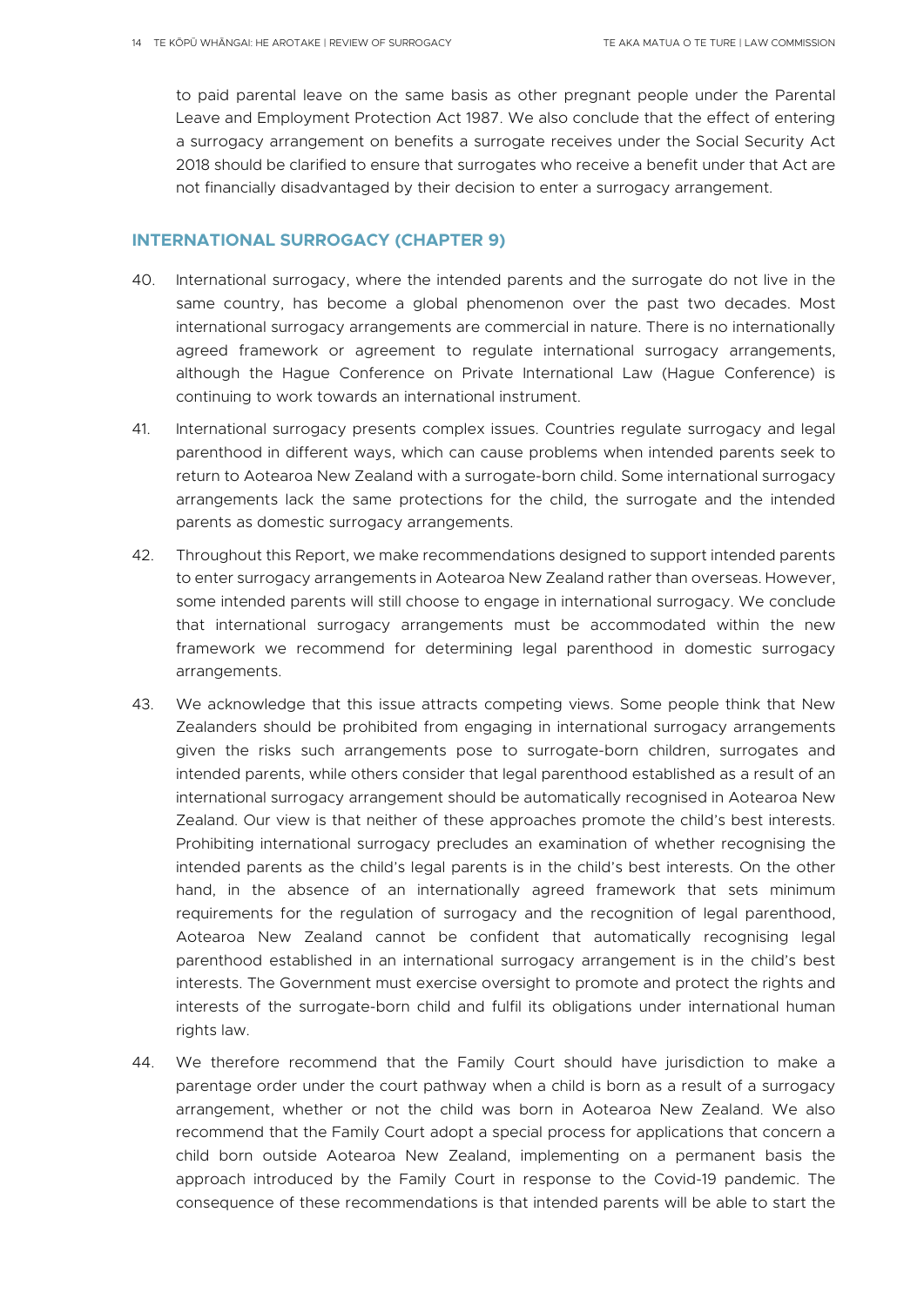process to secure legal parenthood of a surrogate-born child under New Zealand law at an early opportunity and have legal parenthood determined shortly after the child is born and before returning with the child to Aotearoa New Zealand. As with domestic surrogacy arrangements, the Family Court would need to be satisfied that granting a parentage order is in the child's best interests.

45. We also recommend that the Government consider further a regime for the recognition of legal parenthood established in respect of surrogacy in other jurisdictions following the completion of the ongoing work of the Hague Conference on parentage and surrogacy. Should this work result in an international instrument that outlines minimum safeguards for international surrogacy or a clear process for recognition of legal parenthood, this would provide confidence that recognising the legal relationship between the intended parents and a surrogate-born child established in a member state is in the child's best interests.

# **IMPROVING ACCESS TO SURROGACY (CHAPTER 10)**

# **Availability of information**

46. There is no single, public source of official information on surrogacy in Aotearoa New Zealand. Instead, information is fragmented across different government departments, lacks detail and is not easy to find. We conclude that the Government should produce comprehensive and clear information on surrogacy law and practice. This information should be made available on a website that acts as a centralised, official and up-to-date source of information for New Zealanders considering having a child by surrogacy or becoming a surrogate. We recommend that the information and website should be administered by Manatū Hauora | Ministry of Health.

## **Reducing barriers to connecting intended parents and potential surrogates**

- 47. It can be difficult for intended parents to find someone who is willing to act as a surrogate in Aotearoa New Zealand. In practice, many women who act as surrogates are family members or close friends of the intended parents, although increasing numbers of intended parents and surrogates are meeting online through private surrogacy forums.
- 48. Several recommendations in this Report seek to reduce barriers for women considering becoming a surrogate, including clarifying the financial support available for surrogates. Improving the availability of information, discussed above, could also encourage some women to consider acting as surrogates. We considered other options to reduce barriers to connecting intended parents and potential surrogates, including permitting advertisers to be paid for advertising lawful surrogacy arrangements, establishing a surrogacy register to enable women who are interested in becoming a surrogate to register their interest and be matched with intended parents and permitting private intermediaries to operate in Aotearoa New Zealand on a non-profit and regulated basis.
- 49. We conclude that the HART Act should be amended to allow paid advertising in respect of lawful surrogacy arrangements. The current prohibition is problematic and is becoming increasingly irrelevant in the age of social media. Allowing paid advertising would broaden the ways that intended parents and potential surrogates can reach out to each other.
- 50. We do not recommend a surrogacy register and matching service or permitting private intermediaries to operate on a non-profit and regulated basis. Neither option received strong support in consultation. We think that the state's role should be to provide a safe